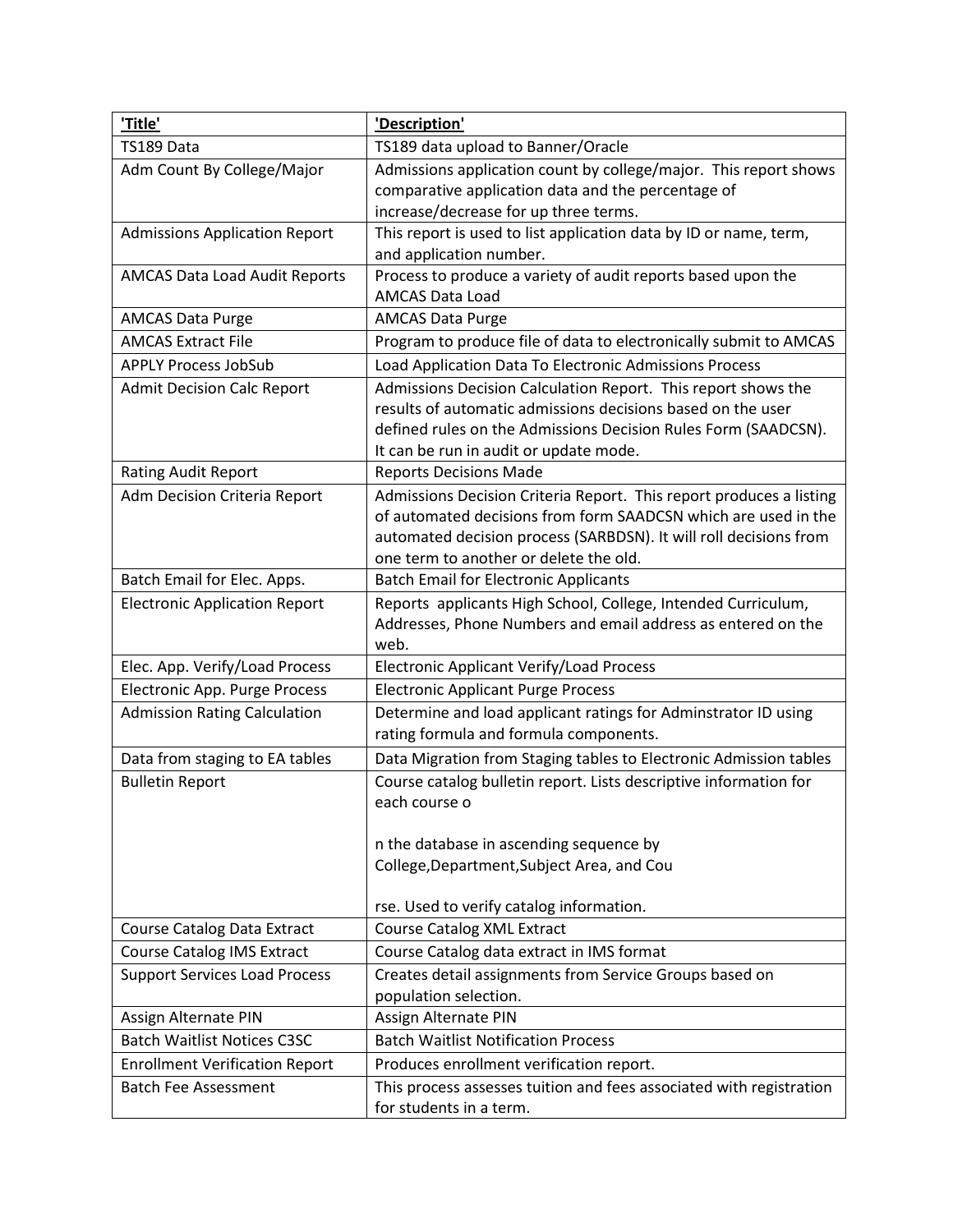| Fee Assessment Report                 | This process provide a report of various values stored for a<br>student that have the possibility of meeting registration                                                                                                                              |
|---------------------------------------|--------------------------------------------------------------------------------------------------------------------------------------------------------------------------------------------------------------------------------------------------------|
|                                       | assessment rule criterion.                                                                                                                                                                                                                             |
| <b>Faculty Feedback Monitor</b>       | <b>Faculty Feedback Monitor Students</b>                                                                                                                                                                                                               |
| <b>Faculty Feedback Purge Process</b> | Purge Faculty Feedback data                                                                                                                                                                                                                            |
| Gainful Employment Submittal          | Gainful Employment Submittal                                                                                                                                                                                                                           |
| Assign time ticketing group           | Assign time ticketing group                                                                                                                                                                                                                            |
| <b>Unduplicated Headcount Report</b>  | This report produces actual headcount for a term by level, college,<br>major, campus, full/part time, session, residency, sex, ethnicity,<br>and class. Used for Registrars office for census reporting.                                               |
| Incomplete Block Registration         | Incomplete Block Registration                                                                                                                                                                                                                          |
| <b>Unsatisfied Links Report</b>       | This report produces a list of students for a term whose schedules<br>include linked sections that are not satisfied.                                                                                                                                  |
| Withdraw Pending Status Change        | Lists students with status which is not withdrawal, but all courses<br>dropped or not complete term.                                                                                                                                                   |
| <b>Clearinghouse Extract Report</b>   | Produces an output file for reporting student enrollment<br>information to the National Student Loan Clearinghouse (NSLC).<br>Run in report mode to identify and resolve all errors before<br>generating EDI.Smart TS 190 or complete TS 190 output.   |
| Compliance Listener Start Up          | Program to Start the Compliance Listener Programs(SFRPIPE)                                                                                                                                                                                             |
| <b>Schedule Planning Report</b>       | <b>Schedule Planning Report</b>                                                                                                                                                                                                                        |
| Compliance Listener Start Up          | Program to Start the Compliance Listener Programs(SFRADVQ)                                                                                                                                                                                             |
|                                       |                                                                                                                                                                                                                                                        |
| Registration Admin Msgs C3SC          | <b>Registration Administrative Messages</b>                                                                                                                                                                                                            |
| Registered, Not Paid Process          | This report lists all students who have registered but have not<br>made any payments in the Student Billing Module. In update<br>mode, this process will automatically delete the registration for<br>those students selected.                         |
| Drop Roster Status List               | The drop roster status report for reviewing the drop rosters for a<br>section and the submission status by the primary instructor.                                                                                                                     |
| <b>Student Schedule</b>               | Print a student's schedule of classes for a term.                                                                                                                                                                                                      |
| <b>Class Roster</b>                   | This report produces an alpha listing of all students within a<br>section. Used to enter mid-term or final grades and to monitor<br>and identify enrollment changes.                                                                                   |
| <b>NSLDS SSCR Process</b>             | This process reads the NSLDS Student Status Confirmation Report<br>Roster File and Error Correction Files. Roster File processing<br>updates data and creates the Submittal File; Error Notification<br>processing creates the Error Correction File   |
| Time Status Calculation Update        | This process is used to calculate student enrollment time statuses<br>in batch mode and update/insert time status history records for<br>reporting student enrollment data. Run in audit mode to produce<br>a listing of errors that must be resolved. |
| Withdrawn Student Report              | Withdrawn Student Report                                                                                                                                                                                                                               |
| <b>Cohort Load Process</b>            | Assign cohort codes to selected populations in Recruiting,<br>Admissions, General Student or Academic History.                                                                                                                                         |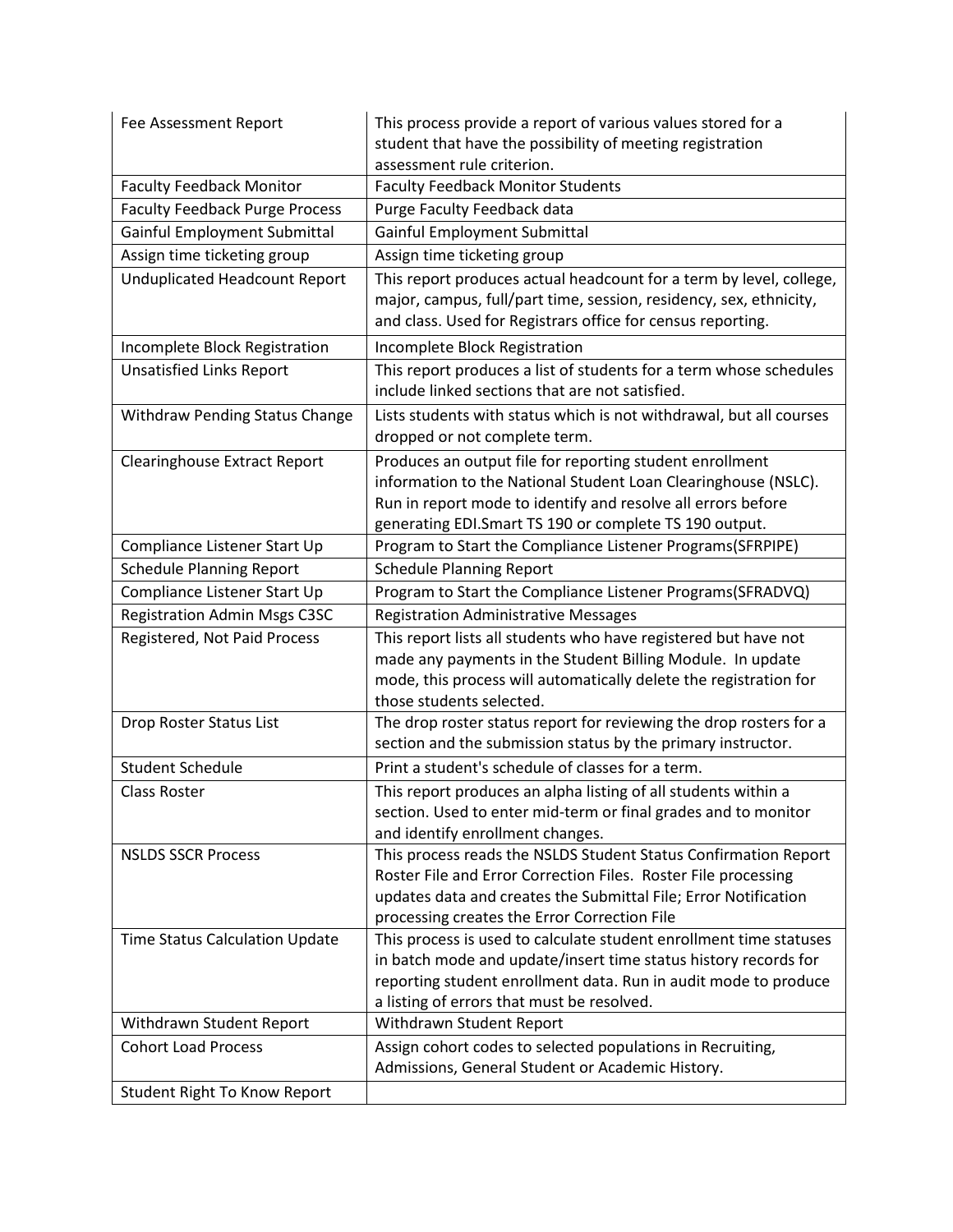| <b>Student Graduation Data Update</b>    | Student Graduation Data Update Process. Updates Expected<br>Graduation Date, Graduation Term and Graduation Year.                                                                                                                                        |
|------------------------------------------|----------------------------------------------------------------------------------------------------------------------------------------------------------------------------------------------------------------------------------------------------------|
| <b>Student Report</b>                    | This report lists all persons on the database in alpha or id order<br>who have general student records for the specified term. Lists all<br>student attributes as recorded on the General Student Form<br>(SGASTDN). Typically used by advisors.         |
| Veteran Report                           | This report lists students identified as veterans. Displays student<br>attributes including veteran type and number as well as<br>certification hours and current schedule of classes.                                                                   |
| <b>Calculate Academic Standing</b>       | This process will calculate the Academic Standing and Dean's List<br>Status.                                                                                                                                                                             |
| <b>Commencement Attendance</b><br>Report | Report summary ceremony information and attendees.                                                                                                                                                                                                       |
| Calculate GPA                            | <b>Calculates GPA</b>                                                                                                                                                                                                                                    |
| Incomplete Grade Process                 | Incomplete grade process creates new grade records in academic<br>history for incompletes.                                                                                                                                                               |
| <b>Commencement Report</b>               | Camera-Ready commencement report lists all students seeking<br>degrees, degrees pending, or degrees awarded in addition to<br>departmental and institutional honors. Used by Admissions and<br>Records offices to process degree students.               |
| <b>Campus GPA Conversion Process</b>     | This process will create campus GPA records (SHRGPAC,<br>SHRGPAL). This process cannot be submitted from the job<br>submission form (GJAPCTL).                                                                                                           |
| Degree Status Update Report              | Update degree status and (optionally) student status.                                                                                                                                                                                                    |
| NSC Degree Extract Program               | NSC Degree Extract Program with Error Reporting                                                                                                                                                                                                          |
| <b>Ethos GPA Calculations</b>            | <b>Ethos GPA Calculations</b>                                                                                                                                                                                                                            |
| <b>EDI Capable Institution Report</b>    | Update STVSBGI records with EDI Capable Institution Flag.                                                                                                                                                                                                |
| <b>EDI Transcript Upload Parser</b>      | <b>Upload of EDI Transcript</b>                                                                                                                                                                                                                          |
| Reconcile EDI Flat File                  | Reconciliation of EDI flat file from P.C. to BANNER host computer.                                                                                                                                                                                       |
| Elec. Data Interchange Extract           | Electronic Data Interchange Extract for EDI Transcripts - N                                                                                                                                                                                              |
| eTranscript PDF converter                | Converts paper transcript (SHRTRTC) files into a .pdf file                                                                                                                                                                                               |
| eTranscripts Reprocess Orders            | eTranscripts Reprocess Orders. Get all the orders that are stuck in<br>various statuses, reprocess those orders automatically and re-<br>queue them.                                                                                                     |
| eTranscript Export Process               | Create eTranscripts in XML/PDF formats                                                                                                                                                                                                                   |
| <b>EDI Upload Purge Process</b>          | Purge electronic transcript data received via EDI after transcripts<br>have been processed.                                                                                                                                                              |
| <b>GPA</b> recalculation                 | Used to recalculate all terms and all levels for a student(s).                                                                                                                                                                                           |
| <b>Grade Mailer</b>                      | Produces a grade report for students who have had grades rolled<br>to academic history. Produces original, revised, duplicate, mid-<br>term grades for all or selected students within specific term. Run<br>SHRROLL before SHRGRDE or roll from SFACLAS |
| Ipeds Total Activity Report              | IPEDs Report on an institutions total student activity as required<br>by the Department of Education.                                                                                                                                                    |
| Ipeds Summary by Age Report              | Ipeds Part B - Enrollment summary of students by age report                                                                                                                                                                                              |
| Ipeds Completion Report                  | Parts A, B, C, and D comprising IPEDS Completion Report                                                                                                                                                                                                  |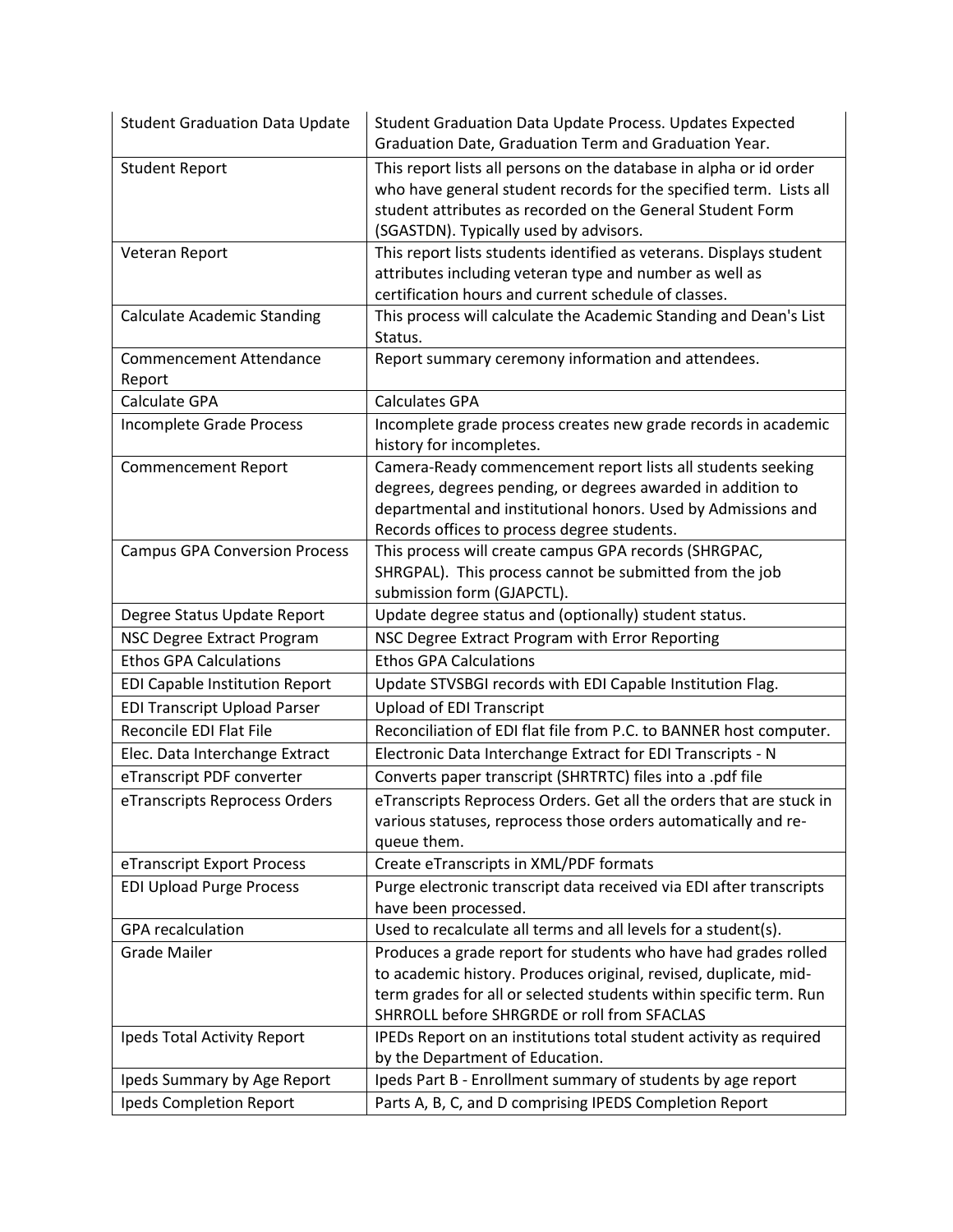| Ipeds Race/Ethnic Status Rept         | IPEDs Part A - Enrollment summary by racial/ethnic status.                                                                                                                              |
|---------------------------------------|-----------------------------------------------------------------------------------------------------------------------------------------------------------------------------------------|
| <b>Graduation Rate Survey</b>         | <b>Graduation Rate Survey Report</b>                                                                                                                                                    |
| <b>Outcome Measures</b>               | <b>Outcome Measures Report</b>                                                                                                                                                          |
| Ipeds File Generation Process         | This rpt must be run prior to execution of: SHRIETH, SHRIAGE, and<br>SHRIQUS.                                                                                                           |
| Ipeds First Time Residency            | IPEDs Report on first time students state of residency                                                                                                                                  |
| PESC/XML Export Process               | Create electronic transcripts in PESC/XML format                                                                                                                                        |
| PESC/XML Import Process               | Import data from electronic transcripts in PESC/XML format                                                                                                                              |
| eTranscript Cloud POST Process        | Posts Order Status as PESC XML via Web Service to Cloud                                                                                                                                 |
| <b>Progress Evaluation Process</b>    | <b>Progress Evaluation Calculation Process</b>                                                                                                                                          |
| eTranscript Listener Start Up         | Program to Start the eTranscript Listener Program(SHRADVQ)                                                                                                                              |
| <b>Grade Roll To Academic History</b> | Grade Roll Process. Creates Academic History records for final<br>grades.                                                                                                               |
| <b>Roll Learner to Outcome</b>        | Roll the learner curriculum to the outcome, history module.                                                                                                                             |
| Repeat/Equivalent Course Check        | This report is run to flag courses that are repeated based on rules<br>created on the Repeat Rules Form (SHARPTR). Update Repeat<br>Course Indicator on SHAINST before running SHRRPTS. |
| <b>Academic Status Audit Process</b>  | Job populates existing SHRTTRM and SGBSTDN for academic<br>standing, progress evaluation and combined academic standing<br>values to SHRACTA and SGRACOA.                               |
| <b>Transfer Equivalency Worksheet</b> | This report produces a work-in-progress for student(s) by<br>college(s) for transfer equivalency                                                                                        |
| Transfer Catalog Data Import          | Course Catalog XML Import                                                                                                                                                               |
| <b>Transfer Equivalency Catalog</b>   | <b>Transfer Equivalency Catalog Report</b>                                                                                                                                              |
| <b>Transcript Population Creation</b> |                                                                                                                                                                                         |
| <b>Academic Transcript</b>            |                                                                                                                                                                                         |
| <b>Student Type Update</b>            | Student Type Update to be run after completion of Grade Roll<br>Process.                                                                                                                |
| <b>Instructor Schedules C3SC</b>      | Print instructional and non-instructional assignments for<br>instructors.                                                                                                               |
| <b>Faculty Load Contract Analysis</b> |                                                                                                                                                                                         |
| Faculty Load Term Rpt C3SC            |                                                                                                                                                                                         |
| <b>ACS Housing Interface</b>          |                                                                                                                                                                                         |
| <b>Dormitory Address Creation</b>     | Adds an address for each unique (by date) room assignment                                                                                                                               |
| Batch Room/Meal/Phone Assess          | This report assesses room/meal/phone charges for all people for a<br>term or those who were not assessed on-line. All charges are<br>immediately posted to students account.            |
| <b>Active Housing Assignments</b>     | This report produces a listing of active student assignments,<br>including address, for the location management module                                                                  |
| <b>Assignment Roll Process</b>        | This process will roll room/phone/meal assignments from one<br>term to another                                                                                                          |
| <b>Batch Scheduler Report</b>         | This report produces a listing of all students run through the batch<br>scheduler process (SLRSCHD.PCO). The actual room assignment<br>can be created with this process.                |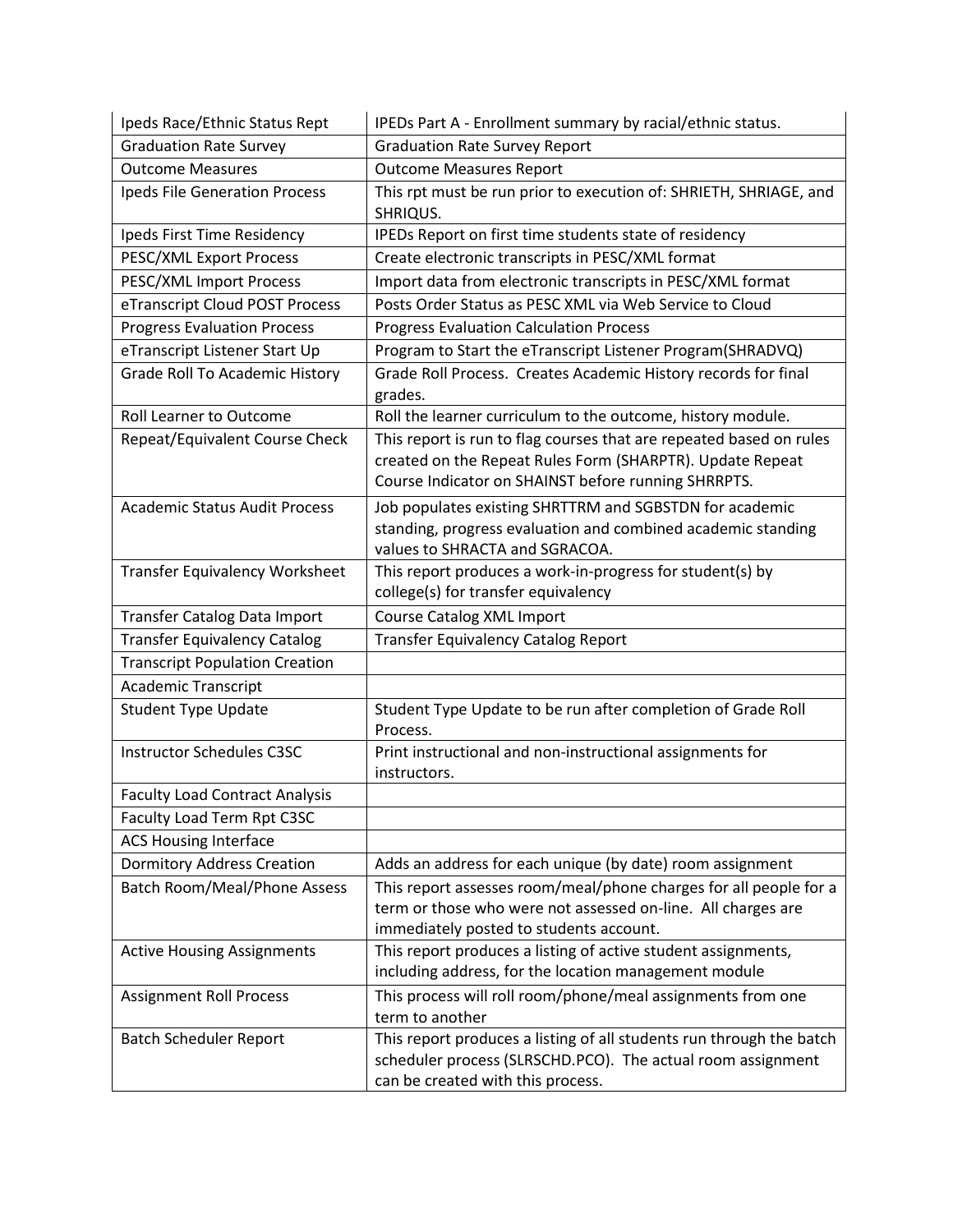| Housing Batch Schedule                | Location Management Batch Scheduling, 10000 students / 5000<br>rooms limitation                                                                                                            |
|---------------------------------------|--------------------------------------------------------------------------------------------------------------------------------------------------------------------------------------------|
| <b>Batch Compliance Process</b>       | Process to produce compliance evaluations/hardcopy output in<br>batch.                                                                                                                     |
| Program Compliance Report             | Compliance Report                                                                                                                                                                          |
| <b>Export File to OraDir</b>          | Export File to Oracle directory.                                                                                                                                                           |
| Compliance Rule Report                | Program to list Compliance rules                                                                                                                                                           |
| <b>Administrator Assignments</b>      | This process will report and update the administrator assignments<br>in the batch mode. The process will have the option to update or<br>to just report.                                   |
| <b>Communication Plan Processing</b>  | <b>Communication Plan Collector File Processing</b>                                                                                                                                        |
| <b>Student Email</b>                  | Batch Email using Pop Sel or for Single ID                                                                                                                                                 |
| <b>HEA - XML Report Generation</b>    | HEA - XML Program, Course, Survey and Access Survey Report<br>Generation                                                                                                                   |
| Admissions High School Report         | Lists recruits, applicants, andstudents in high school sequence.<br>Used by Admissions Office for follow-up and to notify source high<br>schools of progress or status of their graduates. |
| <b>Tape Load Comparison Process</b>   |                                                                                                                                                                                            |
| Non-Destructive Curric Updates        | This report will show non destructive updates made to curriculum<br>and/or fields of study.                                                                                                |
| <b>Process Mass Entry</b>             | This process executes the mass entry process for a form, add user<br>ID, add date/timestamp and batch process ID. This pr<br>ocess selects mass entries that are not completed and have a  |
|                                       | batch process ID.                                                                                                                                                                          |
| Prior Col. Enrollment Summary         | Selective Admissions - Prior College Enrollment Summary Report                                                                                                                             |
| Source/Background Summary             | Enrollment Summary Counts and Rates by Secondary School                                                                                                                                    |
| Person Directory                      | Print a directory of any/all: Recruits, Applicants, Students, Faculty.                                                                                                                     |
| <b>Electronic Prospect Email</b>      | <b>Electronic Prospect Batch Email</b>                                                                                                                                                     |
| Rec/Enroll Analysis-HowLearned        | Enrollment counts report for How I Learn About category and<br>sorted information by How I learned about, then by term                                                                     |
| Recr/Enrl Analysis-Source/Recr        | Prints summary of enrollments by source, recruiter, and contact<br>type the number of persons who have been recruited, applied,<br>accepted, and registered for a specified term.          |
| Recruits Never Applied To Inst        | Print or delete all recruits that expressed an interest in the<br>institution, yet never applied.                                                                                          |
| <b>Migrate Electronic Prospects</b>   | Migrate Electronic Prospects to Production Banner Tables                                                                                                                                   |
| Recruiter Curriculum Crosswalk        | Creates curriculum crosswalk records for Recruiter academic<br>program.                                                                                                                    |
| <b>Recruiter Prospect Provision</b>   | Extracts prospect data for import into the Recruiter system.                                                                                                                               |
| <b>Recruiter Validation Provision</b> | Extracts validation data for import into the Recruiter system.                                                                                                                             |
| <b>Electronic Prospect Match</b>      | Matching Process for Electronic Prospects to Production Banner                                                                                                                             |
| Available Seats to Zero               | <b>Available Seats to Zero Process</b>                                                                                                                                                     |
| Room Attribute Sequence Update        | Room Attribute Sequence Update                                                                                                                                                             |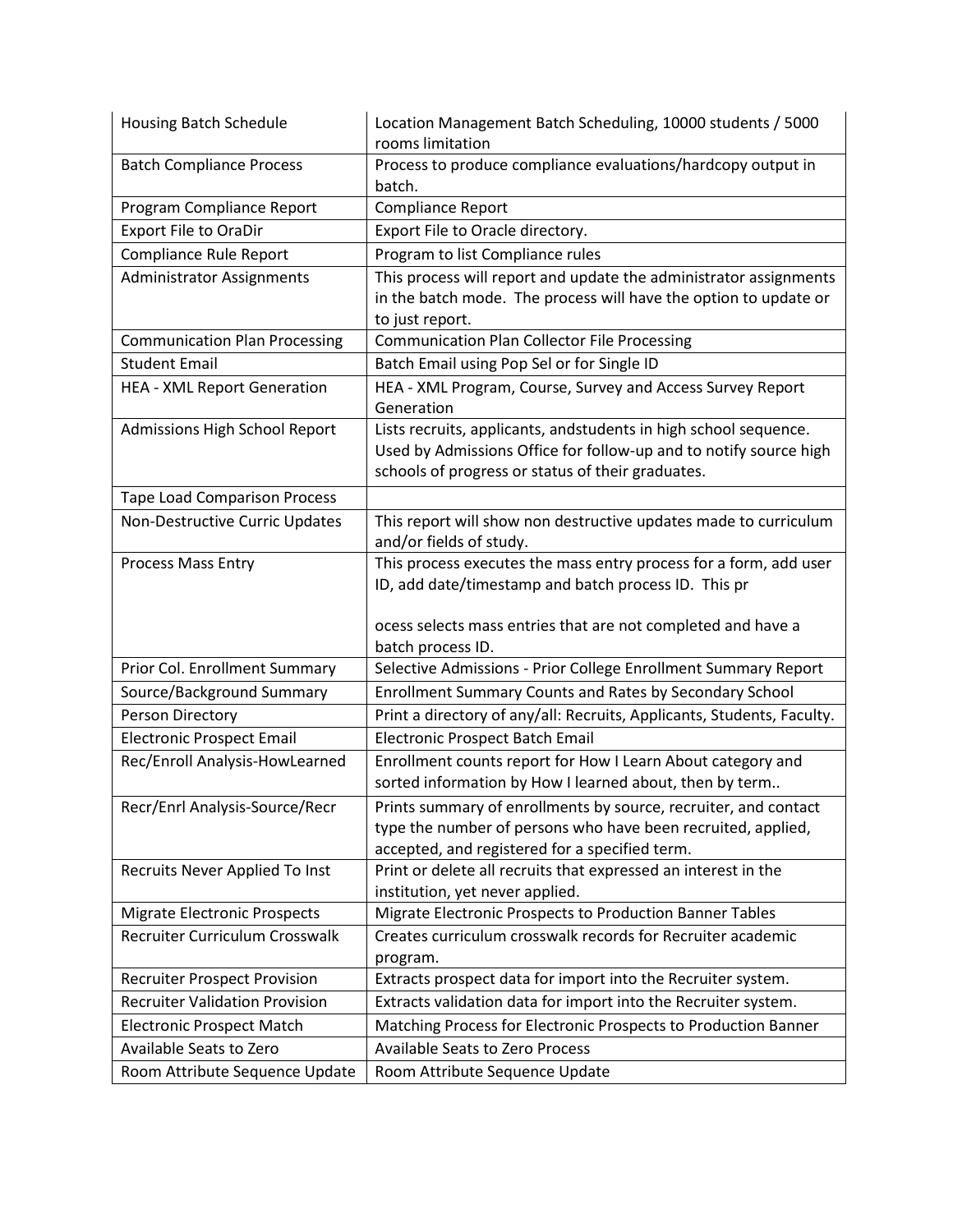| Term Roll C3SC                           | Term roll batch process. Used to roll sections, meeting times,<br>instructors and CRNS from one term to another term.                                                                              |
|------------------------------------------|----------------------------------------------------------------------------------------------------------------------------------------------------------------------------------------------------|
| <b>Update Building/Room Process</b>      | This process will update SRMEET table with Scheduling<br>Assignment of BLDG and Room.                                                                                                              |
| Scheduler Work Table Purge               | Purge the schedule data in the work table SSTSCHW.                                                                                                                                                 |
| Schedule 25 Work File Creation           | This process creates Buildings, partitions, Departments and<br>Term/Room Extract and Control Export Files for Scheduling Tool                                                                      |
| Scheduler Work Table Update              | This process updates the work table with the output files from the<br>Scheduling Tool.                                                                                                             |
| <b>Class Schedule</b>                    | Class schedule report. Lists all sections for a given term and part<br>of term. Used to produce class schedule for distribution to<br>students.                                                    |
| <b>Scheduled Section Tally</b>           | Section tally report. Lists all sections by term or part of term.<br>Includes descriptive and enrollment data for the sections. Used to<br>monitor enrollments in individual sections and courses. |
| <b>Communication Removal</b>             | Deletes students from GURMAIL                                                                                                                                                                      |
| Fix grade errors in SHRGRID              | Process to fix grade errors in SHRGRID                                                                                                                                                             |
| <b>Communication Load</b>                | Loads pidms from a flat file to GURMAIL                                                                                                                                                            |
| Create SDE for SOAORUL                   | <b>Create SDE for SOAORUL</b>                                                                                                                                                                      |
| <b>Adult Education Assessment</b>        | <b>Adult Education Assessment</b>                                                                                                                                                                  |
| CCFS-320 Part IX Report C3SC             | Creates the district CCFS-320 Part IX, AB 540 Headcount and<br>Special Admit FTES report.                                                                                                          |
| CCFS-320 Detail Report C3SC              | Shows weekly, daily, actual credit and non-credit sections.                                                                                                                                        |
| <b>AB2248 Cal Grant Process</b>          | updates the usage accept indicator in gobtpac                                                                                                                                                      |
| <b>PE Concurrent Enrollment</b>          | List enrollment information to help satisfy the sports 10%<br>concurrent high school enrollment rule for apportionment.                                                                            |
| <b>CCFS-320 Summary Reports</b>          | Creates the primary report, Parts I-VIII, the Faculty Contact Hours,<br>and, if the user selects it, the exception report.                                                                         |
| CCFS-320 Supplemental Rpt C3SC           | This process pruses the extract data to create the Supplemental<br>reports.                                                                                                                        |
| 320 Attendance Extract C3SC              | Extract Banner Data for CCFS-320 Report                                                                                                                                                            |
| <b>Student Placement Data</b>            | <b>Student Placement Data</b>                                                                                                                                                                      |
| <b>Credit for Prior Learning</b>         | <b>Credit for Prior Learning</b>                                                                                                                                                                   |
| <b>Course Repeat Details C3SC</b>        | Summarizes course repeat information.                                                                                                                                                              |
| Incomplete Block Registration            |                                                                                                                                                                                                    |
| Faculty ID/Term LoadLimit C3SC           | Faculty ID/Term-Specific Load Limit Report C3SC                                                                                                                                                    |
| Faculty ID Load History C3SC             | Faculty ID Load History Report C3SC                                                                                                                                                                |
| <b>Schedule Planning Report</b>          |                                                                                                                                                                                                    |
| Releve 8 Laser Report                    | Releve 8 Laser Report generation                                                                                                                                                                   |
| Releve 8 XML Transmission                | Releve 8 XML Transmission                                                                                                                                                                          |
| Drop Roster Status List C3SC             | The drop roster status report for reviewing the drop rosters for a<br>section and the submission status by the primary instructor.                                                                 |
| <b>Copy Student CalWORKs</b><br>DataC3SC | Copy Student CalWORKs Data to New Term or District ID C3SC                                                                                                                                         |